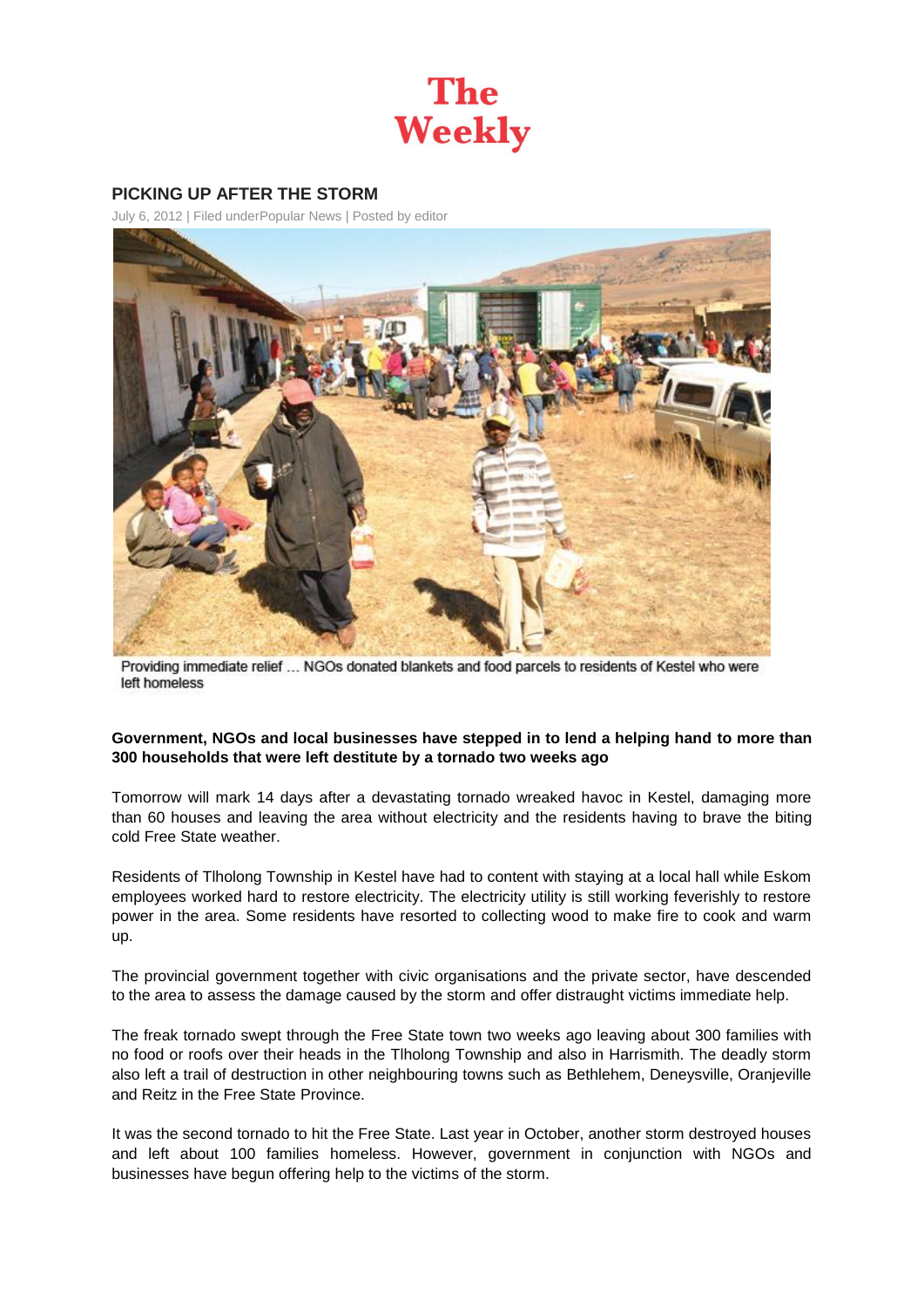

The Red Cross, Gift of the Givers Foundation and government departments have donated blankets and food parcels to the affected families in Kestel and Welgegund farm in Harrismith where six houses were damaged and four people injured and taken to hospital in Harrismith.

During The Weekly's visit at the Welgegund farm, the six families that were found there were sleeping in the horse stables. July Kgatebe (74) says they had lost everything during the storm. "We had no choice after the tornado destroyed our home but to come and sleep here. However, we want to thank people who still come here and give us food and blankets because we really need them. I lost everything I once had before the tornado and now I do not know how I am going to rebuild a home for my family," said Kgatebe.

Maluti-a-Phofung Local Municipality Executive Mayor, Mofumahadi Mathokoana Mopeli visited both areas and donated blankets and food parcels in Kestel as well 5×5 square metre shacks with the help of local businesses. During the erection of one of the shacks, Mopeli thanked people who made contributions towards assisting the affected families. "Many people come here and donate everything they can because they understand the pain and suffering of the affected people. However, I will also want to thank their neighbours for opening their homes after this disaster, that is humanity," said Mopeli.

Another Tlholong resident, Maria Motloung, said she could not believe her eyes when she had to helplessly watch everything she owned disappear into thin air within minutes. "It was like a dream which one would want to wake up from fast but it was really happening at the time and no one had a chance to look for anything or take cover. I was sitting with four of my grandchildren in the house when we heard a scary sound coming from outside. "By the time we stood up to look at what was happening, we realized that we are already in the open. The only thing left was one wall of the house with no roof. I only want to thank God for ensuring our survival because I still do not understand how we survived from the house when everything was flying around," said Motloung.

The Department of Co-operative Governance and Traditional Affairs (COGTA) spokesperson, Senne Bogatsu said the extent of the damage and the total number of people affected still had to be established by a joint operations centre in the district. The local hall has been turned into an evacuation centre. Most elderly couples are housed in the centre, and are being offered meals and medical care.



Recovering from trauma ... July Kgatebe was left with nothing after the tornado swept his house away



Making ends meet ... Kestel residents collecting wood to fight cold weather after the tornado destroyed electricity.